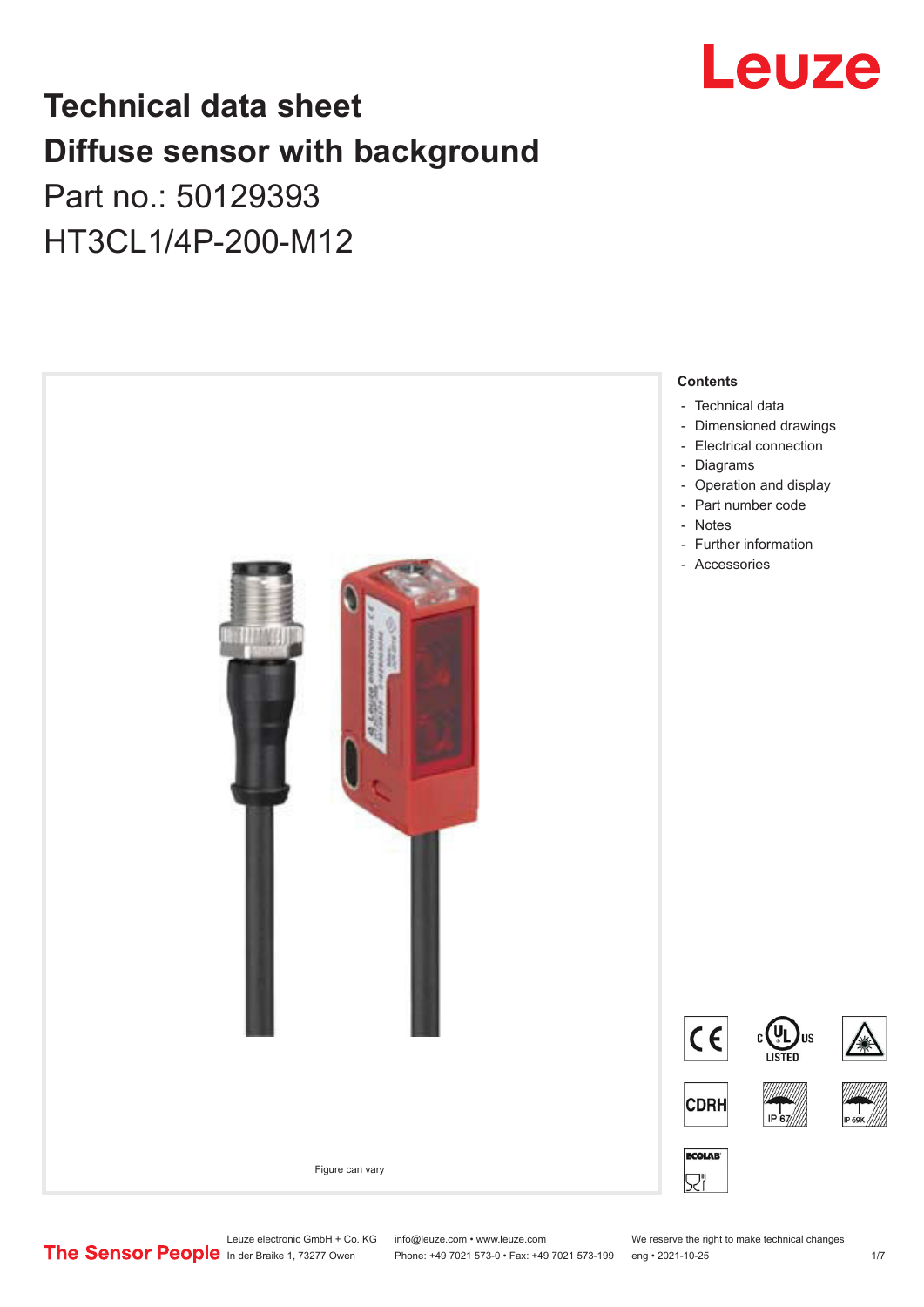ground suppression

#### <span id="page-1-0"></span>**Technical data**

#### **Basic data**

**Series** 3C **Operating principle** Diffuse reflection principle with back-

#### **Optical data**

| <b>Black-white error</b>             | < 10% up to 170 mm         |
|--------------------------------------|----------------------------|
| <b>Operating range</b>               | Guaranteed operating range |
| Operating range, white 90%           | 0.0150.4 m                 |
| Operating range, gray 18%            | $0.0150.25$ m              |
| Operating range, black 6%            | $0.0150.17$ m              |
| <b>Operating range limit</b>         | Typical operating range    |
| <b>Operating range limit</b>         | 0.0150.4 m                 |
| <b>Adjustment range</b>              | 20  400 mm                 |
| Beam path                            | Collimated                 |
|                                      |                            |
| <b>Light source</b>                  | Laser, Red                 |
| Wavelength                           | 650 nm                     |
| Laser class                          | 1, IEC/EN 60825-1:2007     |
| Max. laser power                     | 0.0018 W                   |
| <b>Transmitted-signal shape</b>      | Pulsed                     |
| <b>Pulse duration</b>                | $5.1 \,\mu s$              |
| Light spot size [at sensor distance] | 1 mm [400 mm]              |
| Type of light spot geometry          | Round                      |
| Shift angle                          | Typ. $\pm 2^{\circ}$       |

#### **Electrical data**

| <b>Protective circuit</b>     | Overvoltage protection              |  |
|-------------------------------|-------------------------------------|--|
|                               | Polarity reversal protection        |  |
|                               | Short circuit protected             |  |
|                               |                                     |  |
| Performance data              |                                     |  |
| Supply voltage U <sub>p</sub> | 10  30 V, DC, Incl. residual ripple |  |
| <b>Residual ripple</b>        | 0  10 %, From $U_{\rm B}$           |  |
| <b>Open-circuit current</b>   | $020$ mA                            |  |

#### **Outputs**

**Number of digital switching outputs** 2 Piece(s)

| <b>Switching outputs</b>   |                                   |
|----------------------------|-----------------------------------|
| Voltage type               | DC                                |
| Switching current, max.    | 100 mA                            |
| <b>Switching voltage</b>   | high: $\geq$ (U <sub>R</sub> -2V) |
|                            | $1$ nw: $\leq$ 2V                 |
|                            |                                   |
| <b>Switching output 1</b>  |                                   |
| <b>Assignment</b>          | Connection 1, pin 4               |
| <b>Switching element</b>   | Transistor, PNP                   |
| <b>Switching principle</b> | Light switching                   |
|                            |                                   |
| <b>Switching output 2</b>  |                                   |
| <b>Assignment</b>          | Connection 1, pin 2               |
| <b>Switching element</b>   | Transistor, PNP                   |
| <b>Switching principle</b> | Dark switching                    |

#### **Timing**

| <b>Switching frequency</b> | 3,000 Hz   |
|----------------------------|------------|
| <b>Response time</b>       | $0.16$ ms  |
| Decay time                 | $0.16$ ms  |
| <b>Readiness delay</b>     | $300$ ms   |
| Response jitter            | $55 \mu s$ |

| <b>Connection 1</b>                 |                              |
|-------------------------------------|------------------------------|
| <b>Function</b>                     | Signal OUT                   |
|                                     | Voltage supply               |
| Type of connection                  | Cable with connector         |
| <b>Cable length</b>                 | 200 mm                       |
| <b>Sheathing material</b>           | <b>PUR</b>                   |
| Cable color                         | <b>Black</b>                 |
| Wire cross section                  | $0.2$ mm <sup>2</sup>        |
| <b>Thread size</b>                  | M12                          |
| <b>Type</b>                         | Male                         |
| <b>Material</b>                     | Metal                        |
| No. of pins                         | 4-pin                        |
| Encoding                            | A-coded                      |
|                                     |                              |
| <b>Mechanical data</b>              |                              |
| Dimension (W x H x L)               | 11.4 mm x 34.2 mm x 18.3 mm  |
| <b>Housing material</b>             | Plastic                      |
| <b>Plastic housing</b>              | PC-ARS                       |
| Lens cover material                 | Plastic / PMMA               |
| Net weight                          | 20 <sub>g</sub>              |
| <b>Housing color</b>                | Red                          |
| Type of fastening                   | Through-hole mounting        |
|                                     | Via optional mounting device |
| <b>Compatibility of materials</b>   | <b>ECOLAB</b>                |
| <b>Operation and display</b>        |                              |
|                                     |                              |
| Type of display                     | LED                          |
| <b>Number of LEDs</b>               | 2 Piece(s)                   |
| <b>Operational controls</b>         | Multiturn potentiometer      |
| Function of the operational control | Range adjustment             |
| <b>Environmental data</b>           |                              |
|                                     | $-4055$ °C                   |
| Ambient temperature, operation      |                              |
| Ambient temperature, storage        | -40  70 °C                   |
| <b>Certifications</b>               |                              |
| Degree of protection                | IP 67                        |
|                                     | IP 69K                       |
| <b>Protection class</b>             | III                          |
| <b>Certifications</b>               | c UL US                      |
| <b>Standards applied</b>            | IEC 60947-5-2                |
| <b>Classification</b>               |                              |
| <b>Customs tariff number</b>        | 85365019                     |
| eCl@ss 5.1.4                        | 27270904                     |
| eCl@ss 8.0                          | 27270904                     |
| eCl@ss 9.0                          | 27270904                     |
| eCl@ss 10.0                         | 27270904                     |
| eCl@ss 11.0                         | 27270904                     |
| <b>ETIM 5.0</b>                     | EC002719                     |
| <b>ETIM 6.0</b>                     | EC002719                     |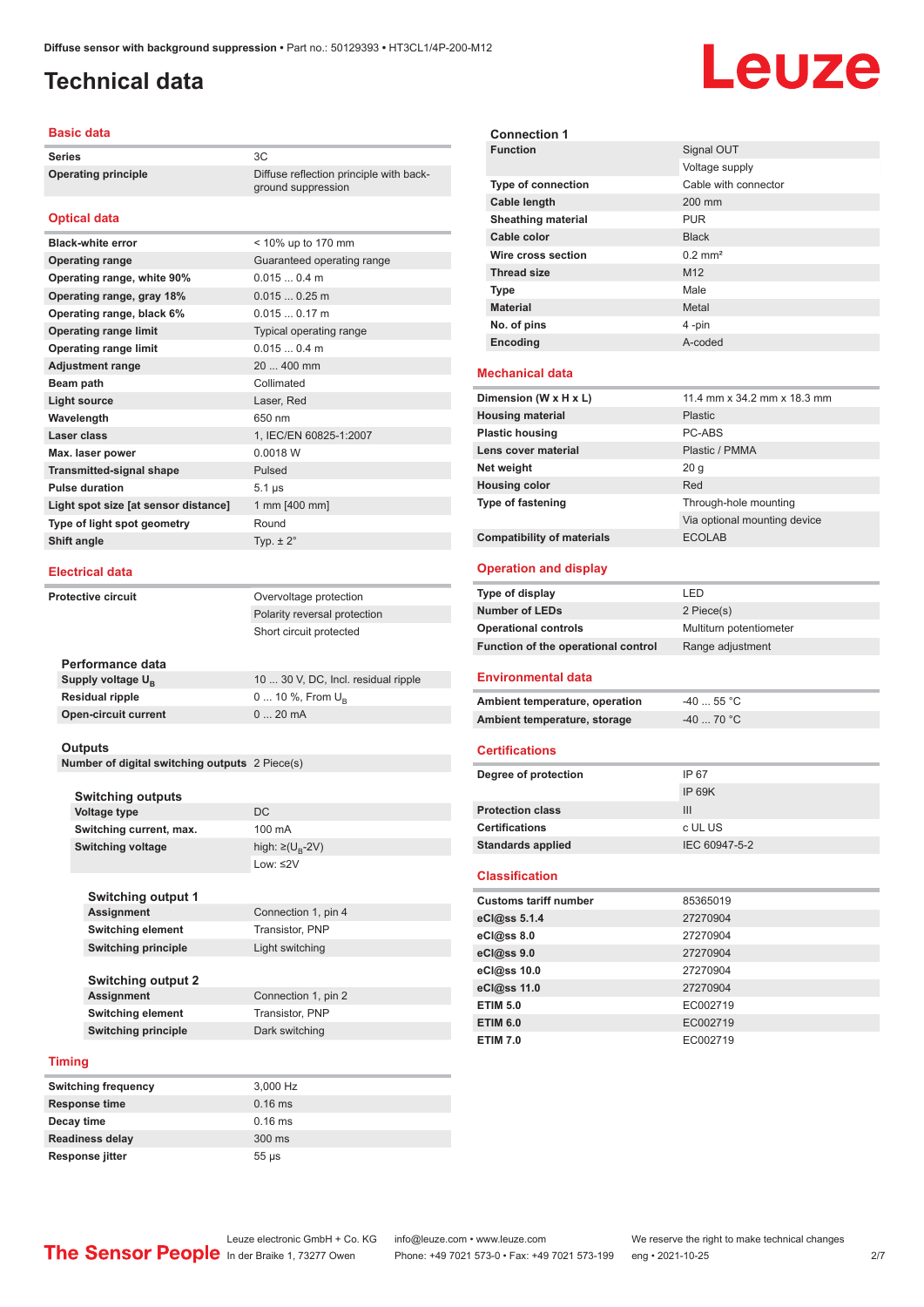### <span id="page-2-0"></span>**Dimensioned drawings**

Leuze

All dimensions in millimeters



- A Green LED
- B Yellow LED
- C Optical axis
- C1 Receiver C<sub>2</sub> Transmitter
- D Multiturn potentiometer
- E Mounting sleeve (standard)
- F Threaded sleeve (3C.B series)

|  | <b>Electrical connection</b> |
|--|------------------------------|
|--|------------------------------|

#### **Connection 1**

| <b>Function</b>           | Signal OUT<br>Voltage supply |
|---------------------------|------------------------------|
| <b>Type of connection</b> | Cable with connector         |
| Cable length              | 200 mm                       |
| <b>Sheathing material</b> | <b>PUR</b>                   |
| Cable color               | <b>Black</b>                 |
| Wire cross section        | $0.2$ mm <sup>2</sup>        |
| <b>Thread size</b>        | M12                          |
| <b>Type</b>               | Male                         |
| <b>Material</b>           | Metal                        |
| No. of pins               | 4-pin                        |
| Encoding                  | A-coded                      |

#### **Pin Pin assignment**

|                   | $\sqrt{+}$       |
|-------------------|------------------|
| $\mathbf{\Omega}$ | OUT <sub>2</sub> |
| ໍາ                | GND              |
| $\Lambda$         | 711T             |

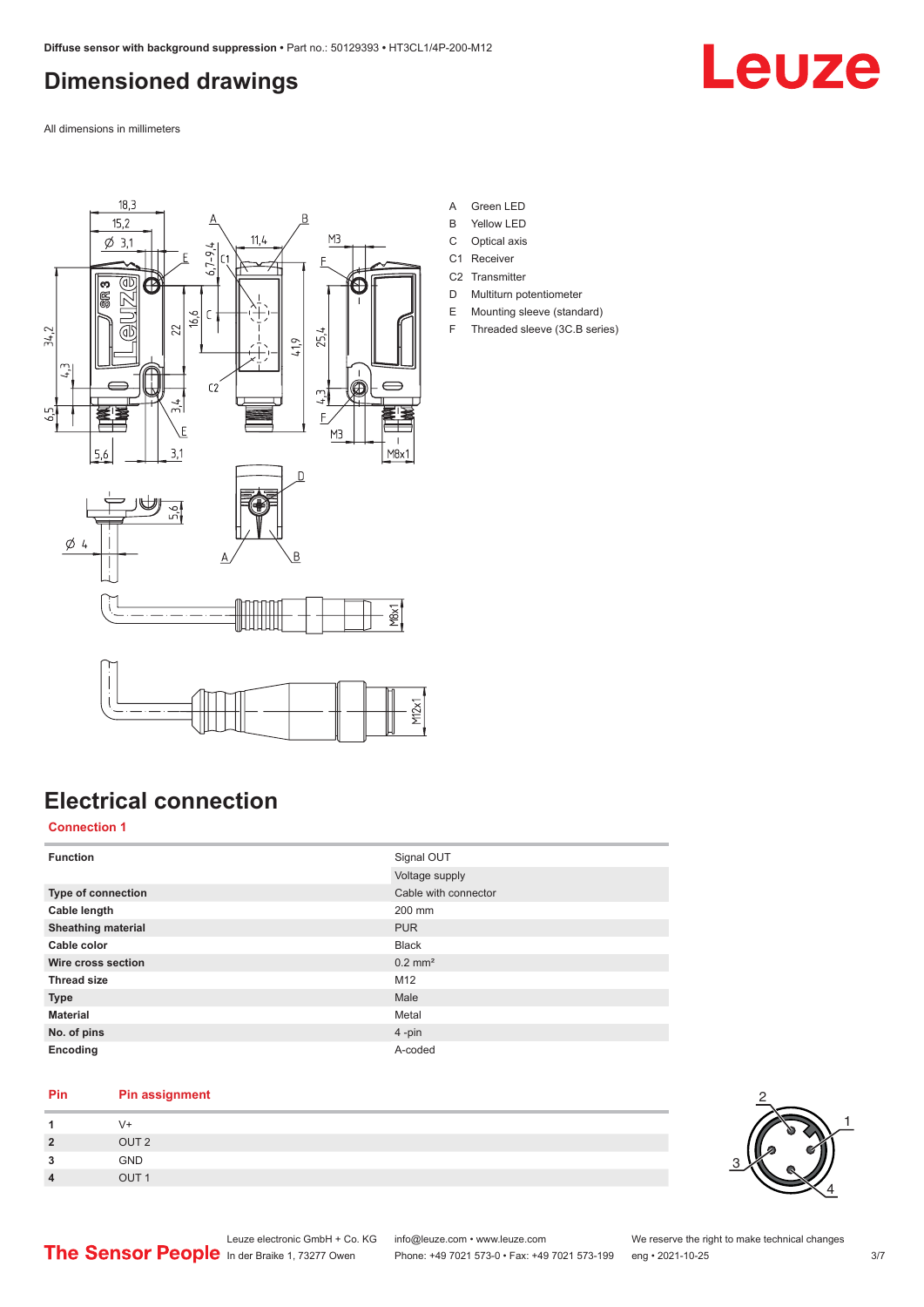#### <span id="page-3-0"></span>**Diagrams**

# Leuze

Typ. black/white behavior



## **Operation and display**

| <b>LED</b>     | <b>Display</b>           | <b>Meaning</b>        |
|----------------|--------------------------|-----------------------|
|                | Green, continuous light  | Operational readiness |
| $\overline{2}$ | Yellow, continuous light | Object detected       |

#### **Part number code**

Part designation: **AAA 3C d EE-f.GG H/i J-K**

| AAA3C     | Operating principle / construction<br>HT3C: Diffuse reflection sensor with background suppression<br>LS3C: Throughbeam photoelectric sensor transmitter<br>LE3C: Throughbeam photoelectric sensor receiver<br>PRK3C: Retro-reflective photoelectric sensor with polarization filter                                                                                                                                                                                                                                                    |
|-----------|----------------------------------------------------------------------------------------------------------------------------------------------------------------------------------------------------------------------------------------------------------------------------------------------------------------------------------------------------------------------------------------------------------------------------------------------------------------------------------------------------------------------------------------|
| d         | Light type<br>n/a: red light<br>I: infrared light                                                                                                                                                                                                                                                                                                                                                                                                                                                                                      |
| <b>EE</b> | Light source<br>$n/a$ : LED<br>$L1$ : laser class 1<br>L <sub>2</sub> : laser class 2                                                                                                                                                                                                                                                                                                                                                                                                                                                  |
| f         | Preset range (optional)<br>n/a: operating range acc. to data sheet<br>xxxF: Preset range [mm]                                                                                                                                                                                                                                                                                                                                                                                                                                          |
| GG        | Equipment<br>n/a: standard<br>A: Autocollimation principle (single lens) for positioning tasks<br>B: Housing model with two M3 threaded sleeves, brass<br>F: Permanently set range<br>L: Long light spot<br>S: small light spot<br>T: autocollimation principle (single lens) for highly transparent bottles without tracking<br>TT: autocollimation principle (single lens) for highly transparent bottles with tracking<br>V: V-optics<br>XL: Extra long light spot<br>X: extended model<br>HF: Suppression of HF illumination (LED) |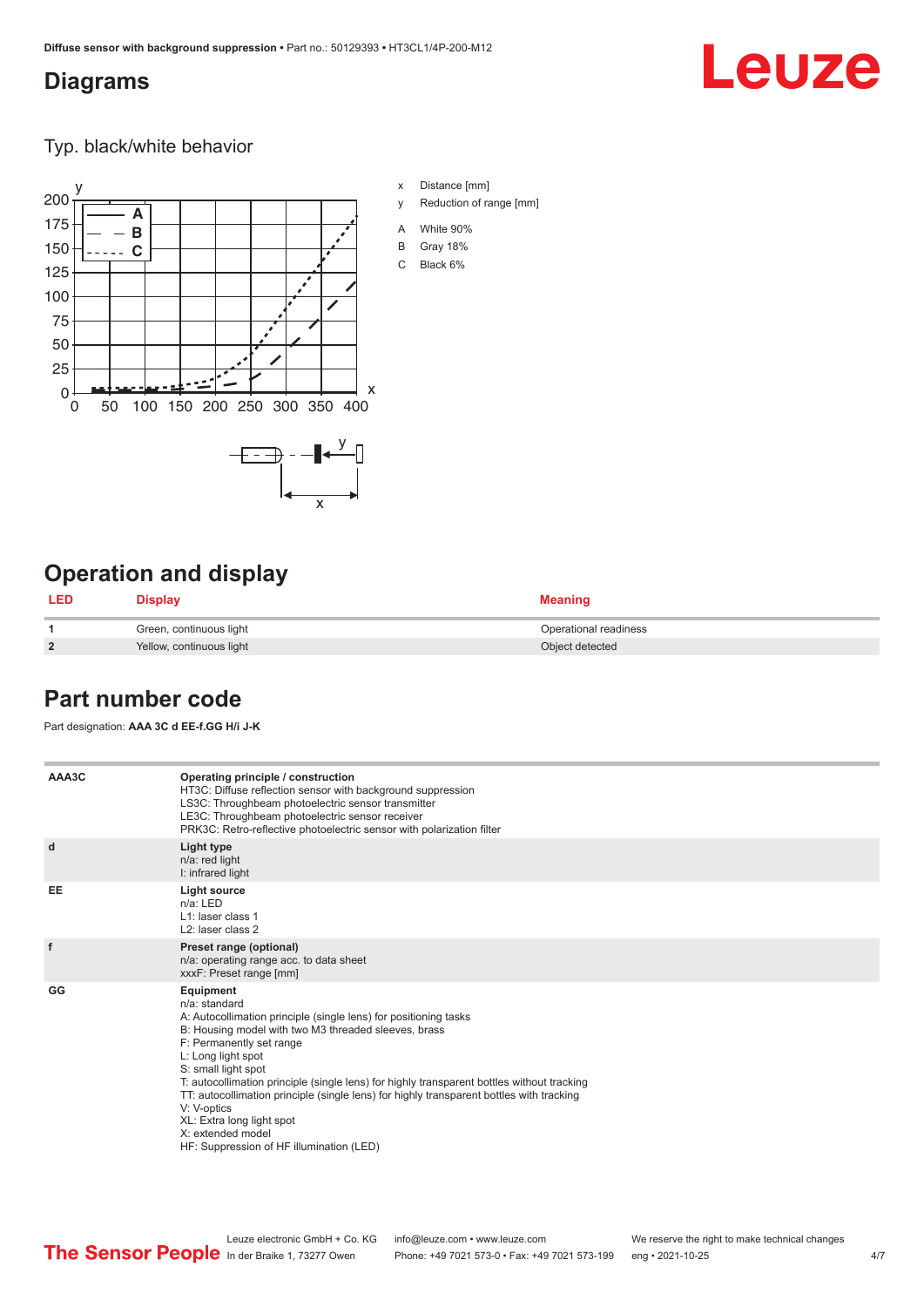#### <span id="page-4-0"></span>**Part number code**

# **Leuze**

| H           | Operating range adjustment<br>n/a with HT: range adjustable via 8-turn potentiometer<br>n/a with retro-reflective photoelectric sensors (PRK): operating range not adjustable<br>1: 270° potentiometer<br>3: teach-in via button<br>6: auto-teach                                                                                                                                                                                                                                                                                                                                                                   |
|-------------|---------------------------------------------------------------------------------------------------------------------------------------------------------------------------------------------------------------------------------------------------------------------------------------------------------------------------------------------------------------------------------------------------------------------------------------------------------------------------------------------------------------------------------------------------------------------------------------------------------------------|
| j.          | Switching output/function OUT 1/IN: Pin 4 or black conductor<br>2: NPN transistor output, light switching<br>N: NPN transistor output, dark switching<br>4: PNP transistor output, light switching<br>P: PNP transistor output, dark switching<br>6: push-pull switching output, PNP light switching, NPN dark switching<br>G: Push-pull switching output, PNP dark switching, NPN light switching<br>L: IO-Link interface (SIO mode: PNP light switching, NPN dark switching)<br>8: activation input (activation with high signal)<br>X: pin not used<br>1: IO-Link / light switching (NPN) / dark switching (PNP) |
| J           | Switching output / function OUT 2/IN: pin 2 or white conductor<br>2: NPN transistor output, light switching<br>N: NPN transistor output, dark switching<br>4: PNP transistor output, light switching<br>P: PNP transistor output, dark switching<br>6: push-pull switching output, PNP light switching, NPN dark switching<br>G: Push-pull switching output, PNP dark switching, NPN light switching<br>W: warning output<br>X: pin not used<br>8: activation input (activation with high signal)<br>9: deactivation input (deactivation with high signal)<br>T: teach-in via cable                                 |
| Κ           | <b>Electrical connection</b><br>n/a: cable, standard length 2000 mm, 4-wire<br>5000: cable, standard length 5000 mm, 4-wire<br>M8: M8 connector, 4-pin (plug)<br>M8.3: M8 connector, 3-pin (plug)<br>200-M8: cable, length 200 mm with M8 connector, 4-pin, axial (plug)<br>200-M8.3: cable, length 200 mm with M8 connector, 3-pin, axial (plug)<br>200-M12: cable, length 200 mm with M12 connector, 4-pin, axial (plug)                                                                                                                                                                                          |
| <b>Note</b> |                                                                                                                                                                                                                                                                                                                                                                                                                                                                                                                                                                                                                     |

### **Notes**

| Observe intended use!                                                                                                                                                                                                            |
|----------------------------------------------------------------------------------------------------------------------------------------------------------------------------------------------------------------------------------|
| $\%$ This product is not a safety sensor and is not intended as personnel protection.<br>$\&$ The product may only be put into operation by competent persons.<br>$\&$ Only use the product in accordance with its intended use. |

 $\%$  A list with all available device types can be found on the Leuze website at www.leuze.com.

| <b>For UL applications:</b>                                                                                                                                                                                                                                                                                 |
|-------------------------------------------------------------------------------------------------------------------------------------------------------------------------------------------------------------------------------------------------------------------------------------------------------------|
| $\%$ For UL applications, use is only permitted in Class 2 circuits in accordance with the NEC (National Electric Code).<br>These proximity switches shall be used with UL Listed Cable assemblies rated 30V, 0.5A min, in the field installation, or equivalent (categories: CYJV/<br>CYJV7 or PVVA/PVVA7) |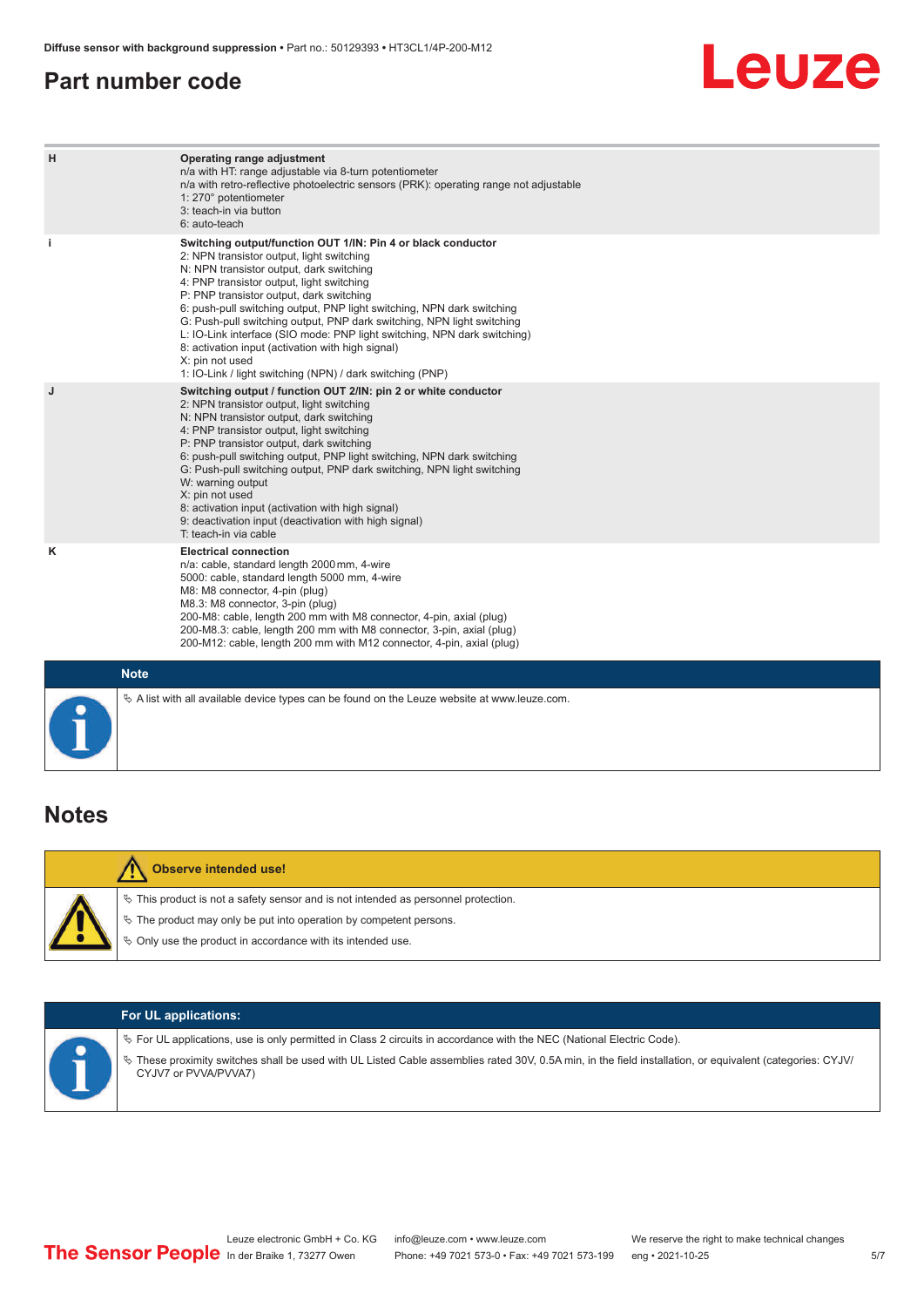#### <span id="page-5-0"></span>**Notes**



## **Further information**

- Light source: Average life expectancy 50,000 h at an ambient temperature of 25 °C
- Response time: For short decay times, an ohmic load of approx. 5 kOhm is recommended
- Sum of the output currents for both outputs, 50 mA for ambient temperatures > 40 °C

## **Accessories**

## Connection technology - Connection cables

|  |  | Part no. | <b>Designation</b>     | <b>Article</b>                                    | <b>Description</b>                                                                                                                                         |
|--|--|----------|------------------------|---------------------------------------------------|------------------------------------------------------------------------------------------------------------------------------------------------------------|
|  |  | 50130652 | KD U-M12-4A-V1-<br>050 | Connection cable                                  | Connection 1: Connector, M12, Axial, Female, A-coded, 4-pin<br>Connection 2: Open end<br>Shielded: No<br>Cable length: 5,000 mm<br>Sheathing material: PVC |
|  |  |          |                        |                                                   |                                                                                                                                                            |
|  |  | 50130690 | KD U-M12-4W-V1-<br>050 | Connection cable                                  | Connection 1: Connector, M12, Angled, Female, A-coded, 4-pin<br>Connection 2: Open end<br>Shielded: No                                                     |
|  |  |          |                        | Cable length: 5,000 mm<br>Sheathing material: PVC |                                                                                                                                                            |

### Mounting technology - Mounting brackets

|    | Part no. | <b>Designation</b> | <b>Article</b>  | <b>Description</b>                                                                                                                                                                       |
|----|----------|--------------------|-----------------|------------------------------------------------------------------------------------------------------------------------------------------------------------------------------------------|
| 大片 | 50060511 | BT <sub>3</sub>    | Mounting device | Design of mounting device: Angle, L-shape<br>Fastening, at system: Through-hole mounting<br>Mounting bracket, at device: Screw type<br>Type of mounting device: Rigid<br>Material: Metal |

Leuze